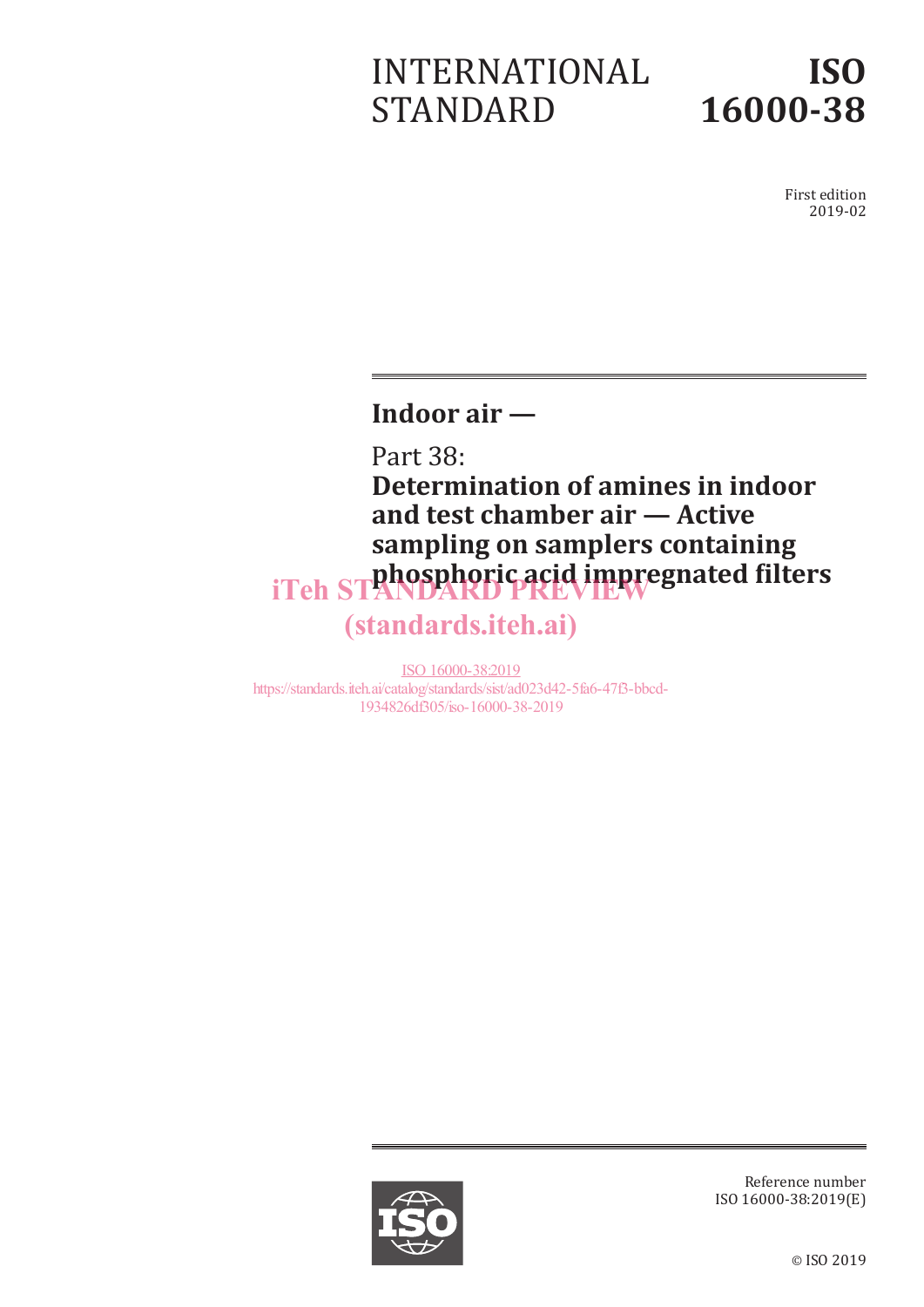# iTeh STANDARD PREVIEW (standards.iteh.ai)

ISO 16000-38:2019 https://standards.iteh.ai/catalog/standards/sist/ad023d42-5fa6-47f3-bbcd-1934826df305/iso-16000-38-2019



## **COPYRIGHT PROTECTED DOCUMENT**

#### © ISO 2019

All rights reserved. Unless otherwise specified, or required in the context of its implementation, no part of this publication may be reproduced or utilized otherwise in any form or by any means, electronic or mechanical, including photocopying, or posting on the internet or an intranet, without prior written permission. Permission can be requested from either ISO at the address below or ISO's member body in the country of the requester.

ISO copyright office CP 401 • Ch. de Blandonnet 8 CH-1214 Vernier, Geneva Phone: +41 22 749 01 11 Fax: +41 22 749 09 47 Email: copyright@iso.org Website: www.iso.org

Published in Switzerland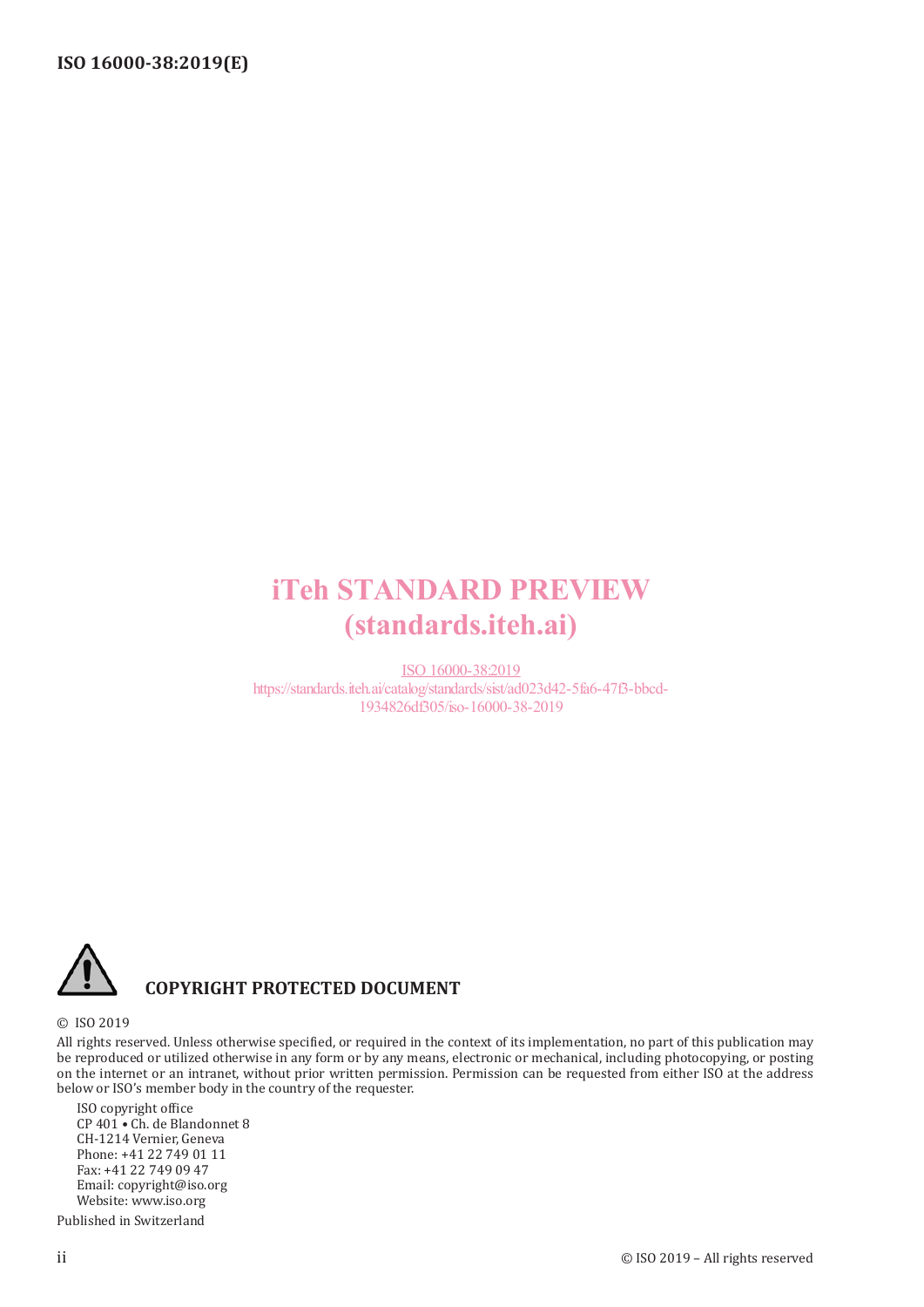Page

# **Contents**

| $\overline{\mathbf{2}}$ |     |                                                                                                              |  |  |
|-------------------------|-----|--------------------------------------------------------------------------------------------------------------|--|--|
| 3                       |     |                                                                                                              |  |  |
| 4                       |     |                                                                                                              |  |  |
|                         |     | Amines in indoor air 2<br>4.1 Properties of amines 2                                                         |  |  |
|                         | 4.2 |                                                                                                              |  |  |
| 5                       |     |                                                                                                              |  |  |
|                         | 5.1 |                                                                                                              |  |  |
|                         | 5.2 |                                                                                                              |  |  |
|                         |     | General 3<br>5.2.1                                                                                           |  |  |
|                         |     | Implementation 23<br>5.2.2                                                                                   |  |  |
|                         |     | 5.2.3                                                                                                        |  |  |
|                         | 5.3 |                                                                                                              |  |  |
|                         | 5.4 |                                                                                                              |  |  |
|                         | 5.5 |                                                                                                              |  |  |
|                         | 5.6 |                                                                                                              |  |  |
|                         | 5.7 |                                                                                                              |  |  |
|                         | 5.8 |                                                                                                              |  |  |
|                         | 5.9 |                                                                                                              |  |  |
|                         |     |                                                                                                              |  |  |
|                         |     |                                                                                                              |  |  |
|                         |     | https://standards.iteh.ai/catalog/standards/sist/ad023d42-5fa6-47f3-bbcd-<br>$100.1005(10005)$ $15000.00000$ |  |  |
|                         |     |                                                                                                              |  |  |

1934826df305/iso-16000-38-2019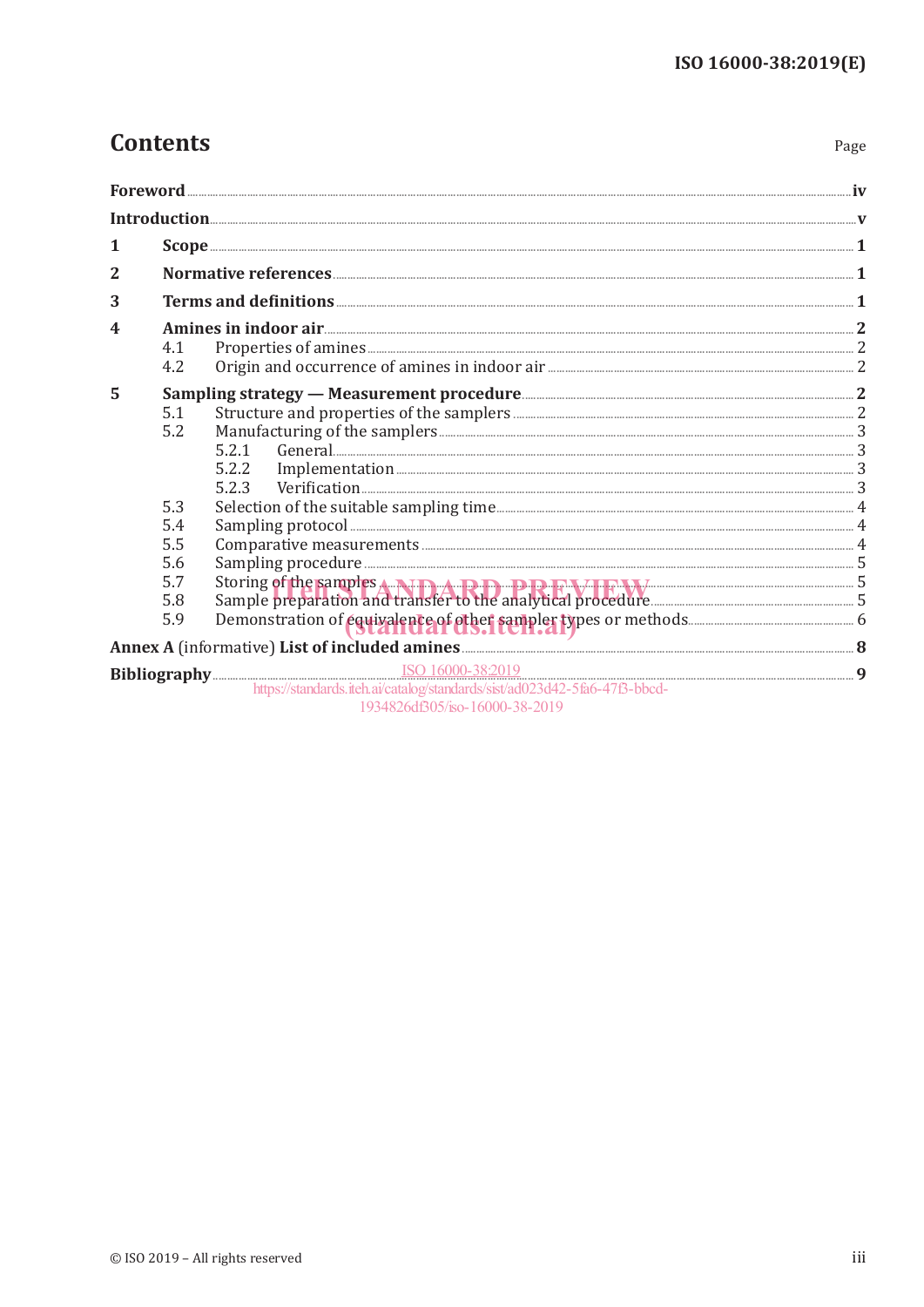## **Foreword**

ISO (the International Organization for Standardization) is a worldwide federation of national standards bodies (ISO member bodies). The work of preparing International Standards is normally carried out through ISO technical committees. Each member body interested in a subject for which a technical committee has been established has the right to be represented on that committee. International organizations, governmental and non-governmental, in liaison with ISO, also take part in the work. ISO collaborates closely with the International Electrotechnical Commission (IEC) on all matters of electrotechnical standardization.

The procedures used to develop this document and those intended for its further maintenance are described in the ISO/IEC Directives, Part 1. In particular, the different approval criteria needed for the different types of ISO documents should be noted. This document was drafted in accordance with the editorial rules of the ISO/IEC Directives, Part 2 (see www.iso.org/directives).

Attention is drawn to the possibility that some of the elements of this document may be the subject of patent rights. ISO shall not be held responsible for identifying any or all such patent rights. Details of any patent rights identified during the development of the document will be in the Introduction and/or on the ISO list of patent declarations received (see www.iso.org/patents).

Any trade name used in this document is information given for the convenience of users and does not constitute an endorsement.

For an explanation of the voluntary nature of standards, the meaning of ISO specific terms and expressions related to conformity assessment, as well as information about ISO's adherence to the expressions of the Water of the Technical Barriers to Trade (TBT) see www.iso. World Trade Organization (WTO) principles in the Technical Barriers to Trade (TBT) see www.iso .org/iso/foreword.html. (standards.iteh.ai)

This document was prepared by Technical Committee ISO/TC 146, *Air quality*, Subcommittee SC 6, *Indoor air*. ISO 16000-38:2019

https://standards.iteh.ai/catalog/standards/sist/ad023d42-5fa6-47f3-bbcd-

A list of all parts in the ISO 16000 series can be found on the ISO-website.

Any feedback or questions on this document should be directed to the user's national standards body. A complete listing of these bodies can be found at www.iso.org/members.html.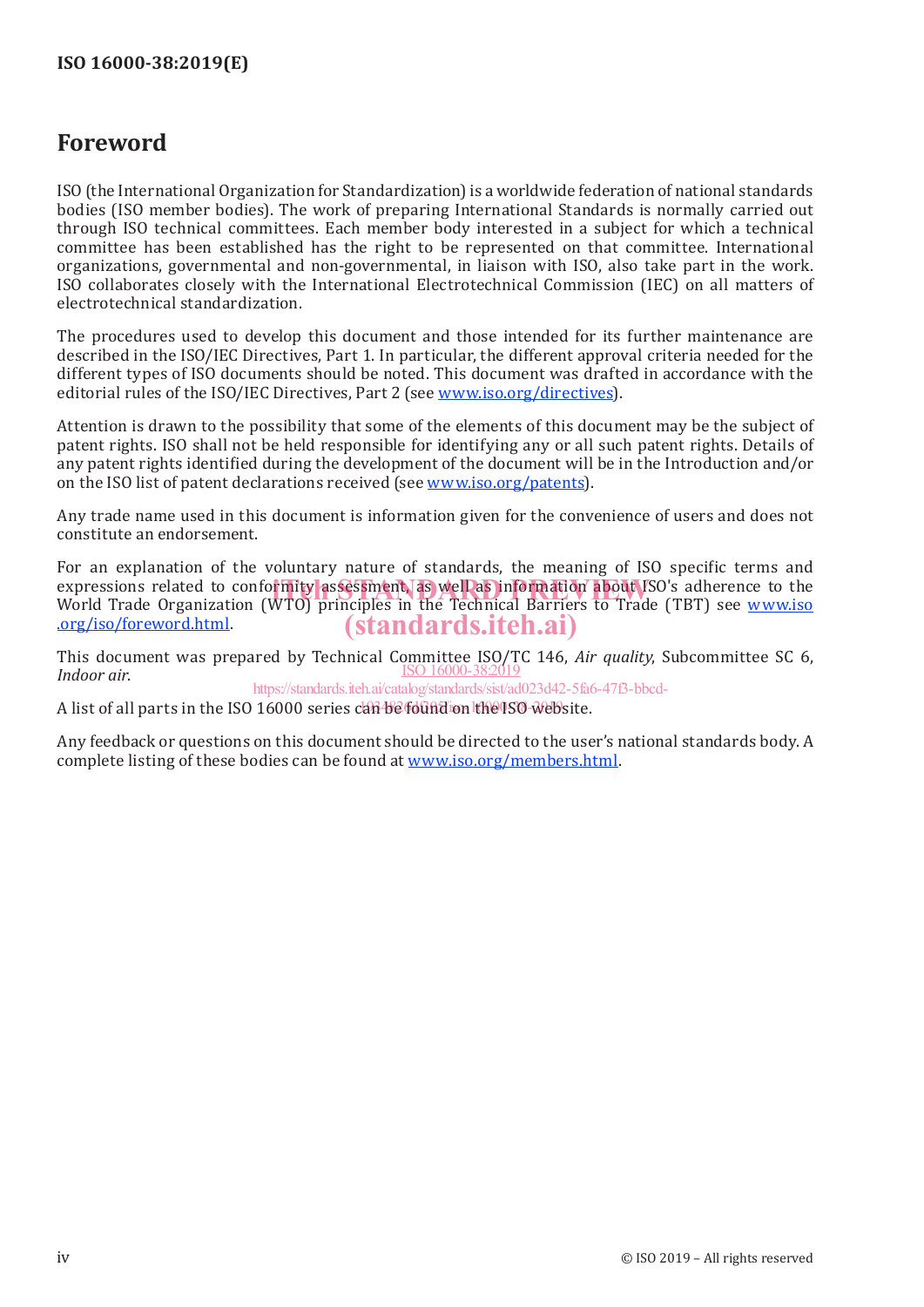## **Introduction**

ISO 16000 (all parts) describe general requirements relating to the measurement of indoor air pollutants and the important conditions to be observed before or during the sampling of individual pollutants or groups of pollutants, as well as the measurements procedures themselves.

The definition of indoor environment is given by ISO 16000-1. Dwellings [living rooms, bedrooms, doit-yourself (DIY) rooms, sport rooms and cellars, kitchens and bathrooms], workrooms or workplaces in buildings which are not subject to health and safety inspections with respect to air pollutants (e.g. offices, salesrooms), public buildings (e.g. restaurants, theatres, cinemas and other meeting rooms) and passenger cabins of motor vehicles and public transportation are among the most important types of indoor environment.

# iTeh STANDARD PREVIEW (standards.iteh.ai)

ISO 16000-38:2019 https://standards.iteh.ai/catalog/standards/sist/ad023d42-5fa6-47f3-bbcd-1934826df305/iso-16000-38-2019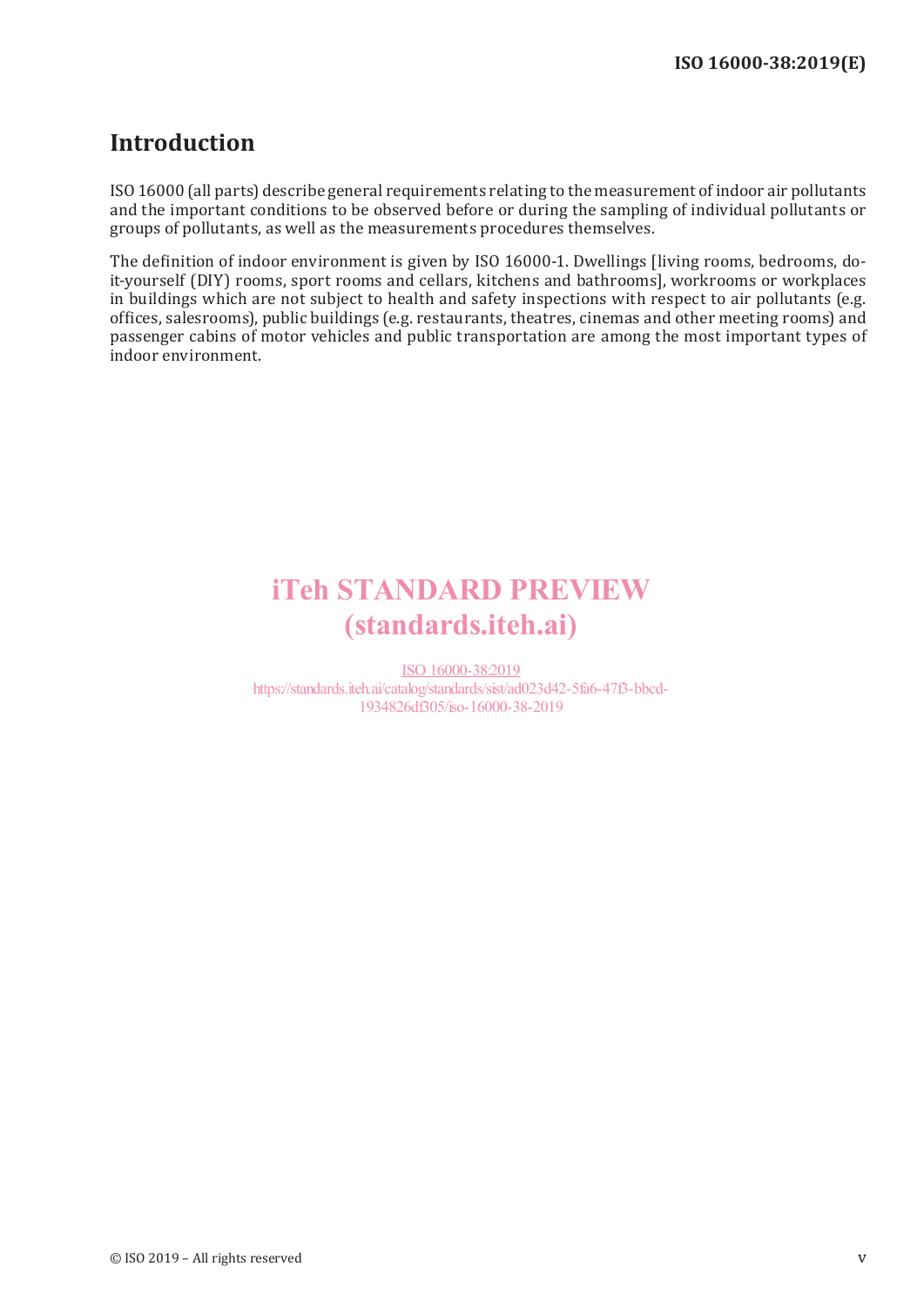# iTeh STANDARD PREVIEW (standards.iteh.ai)

ISO 16000-38:2019 https://standards.iteh.ai/catalog/standards/sist/ad023d42-5fa6-47f3-bbcd-1934826df305/iso-16000-38-2019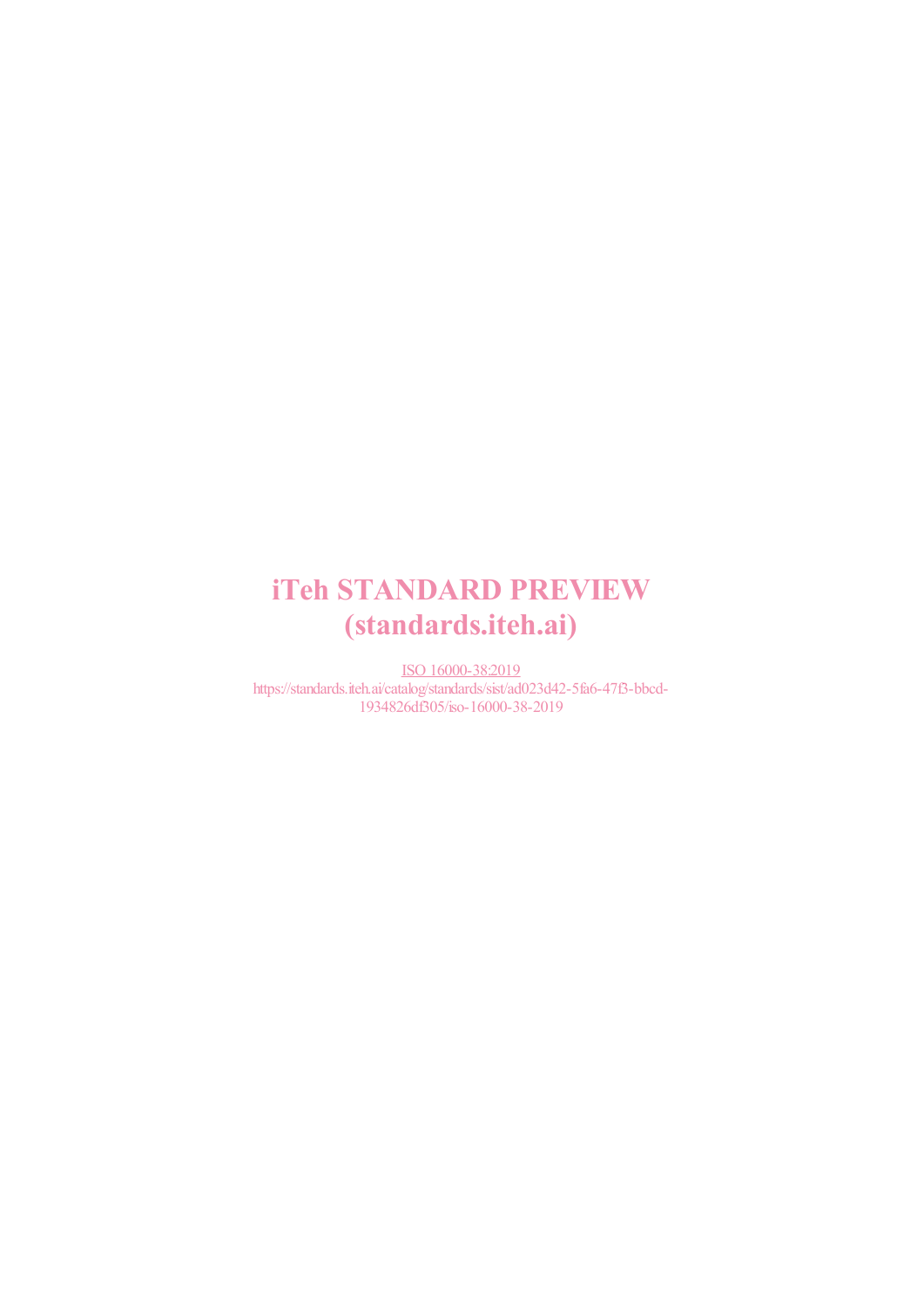## **Indoor air —**

## Part 38: **Determination of amines in indoor and test chamber air — Active sampling on samplers containing phosphoric acid impregnated filters**

### **1 Scope**

This document specifies a method for the determination of primary, secondary and tertiary aliphatic and aromatic amines in indoor air using accumulated sampling and high-performance liquidchromatography (HPLC) coupled with tandem mass spectrometry (MS-MS) or high resolution mass spectrometry (HRMS). It specifies the sampling procedure for determining the mass concentration of amines as mean values by sampling the amines on phosphoric acid impregnated filters. The analytical procedure of the measurement method is covered by ISO 16000-39.

Measurements, performed with samplers containing phosphoric acid-impregnated inert supporting material and operating at specified flow rates for specified sampling periods are described in this material and operating at specified flow rates for specified sampling per<br>document. Requirements regarding sample volume are also defined.

The range of application of this document concerning the concentrations of amines in indoor air depends on the linear range of the calibration line and hence on the gas sample volume (here: from 5 l up to 100 l), the eluate volume (from 1 ml up to 5 ml), the injection volume (from 1 µl up to 10 µl) and the sensitivity of the analytical equipment (e.g. dinear range from 2 pg up to 2 ng amine). The range of application can be expected to be from approximately  $0.002$   $\mu$ g/m<sup>3</sup> (100) sample) up to 2 000  $\mu$ g/m<sup>3</sup> (5 l sample) for a common analytical equipment<sup>1)</sup> for the majority of the amines listed in Annex  $\overline{A}$ . The analysis of derivatives of ethanolamine is usually about 10 times more sensitive and the analysis of short-chained aliphatic amines is usually about 10 times less sensitive than the analysis of an average amine.

Although primarily intended for the measurement of amines listed in Annex A, this document can also be used for the measurement of other amines in indoor air.

This document describes procedures for the fabrication and gives requirements for the use of glass tubes containing impregnated filters out of phosphoric acid-impregnated glass wool as samplers, but does not exclude other samplers with proven equal or improved properties. This document also gives procedures for the demonstration of equivalence of other sampler types or methods.

This document does not cover the determination of amines in other media like water or soil. Furthermore, it does not cover the determination of isocyanates in indoor air as corresponding amines (covered by ISO 17734-1 and ISO 17734-2). Quaternary amines are also not included in this document.

### **2 Normative references**

There are no normative references in this document.

### **3 Terms and definitions**

For the purposes of this document, the following terms and definitions apply.

<sup>1)</sup> Waters "TQ-D" is an example of a suitable product available commercially. This information is given for the convenience of users of this document and does not constitute an endorsement by ISO of this product.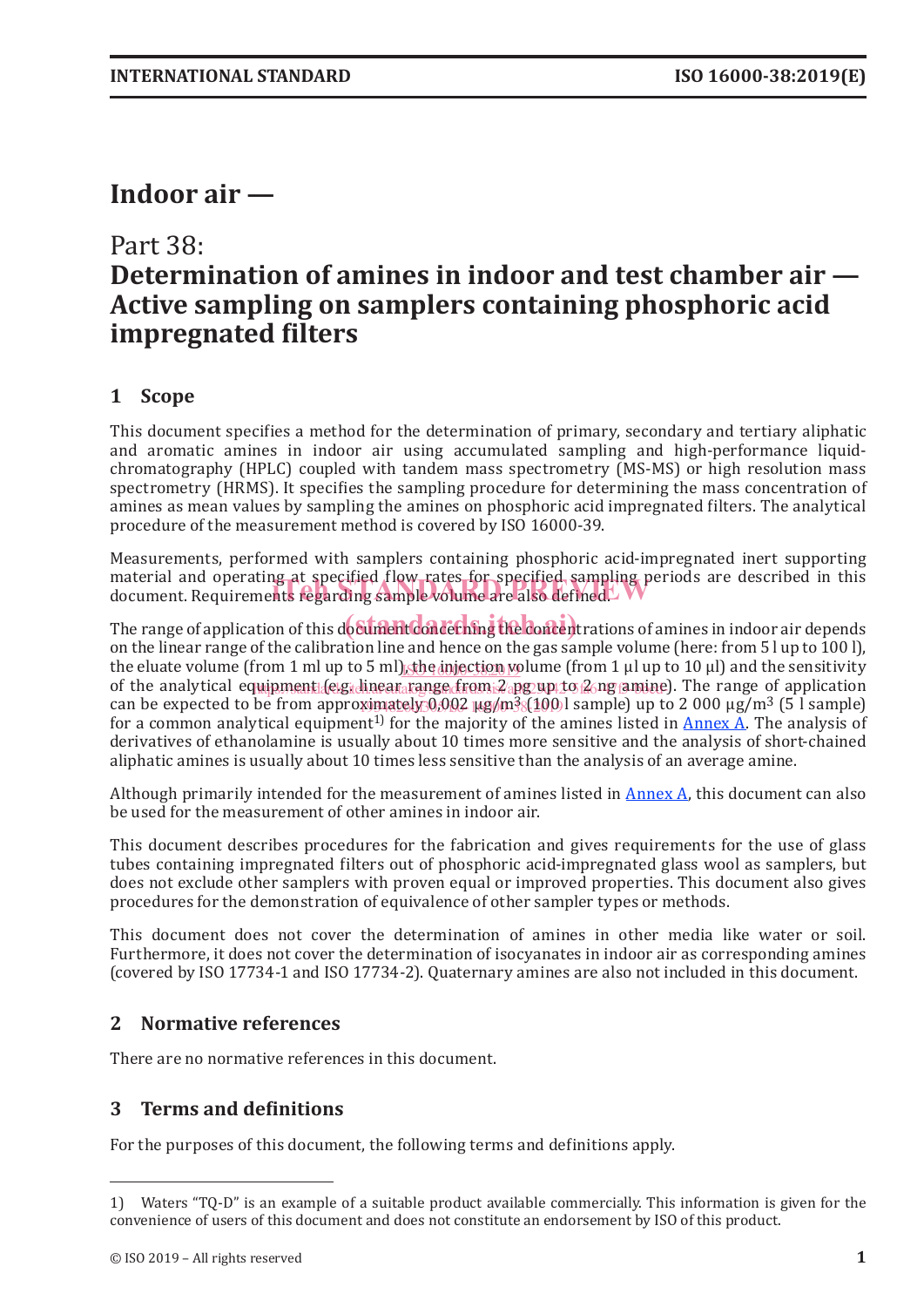ISO and IEC maintain terminological databases for use in standardization at the following addresses:

- ISO online browsing platform: available at https://www.iso.org/odp
- IEC Electropedia: available at https://www.elctropedia.org/

#### **3.1**

#### **amines**

nitrogen containing compounds with a sufficient vapor pressure (>10−3 Pa) and a free electron pair at the nitrogen atom which can be protonated by phosphoric acid

### **4 Amines in indoor air**

#### **4.1 Properties of amines**

Amines are basic and polar substances.

There are primary, secondary, tertiary, and quaternary amines.

Quaternary amines are not included in this document as they have no free electron pair and therefore have very different properties. In this document, the term "amines" includes primary, secondary, and tertiary amines only.

Not protonated amines are oxidation sensitive.

The reaction of amines with acids results in ammonium salts of the amines. The ammonium salts are not oxidation sensitive. (standards.iteh.ai)

# **4.2 Origin and occurrence of amines in indoor air** ISO 16000-38:2019

Amines are produced by technical chemical processes and processing and in addition by biotic or abiotic decomposition of nitrogen compounds. Besides sources of biological origin, indoor air sources of amines could be, for instance, products containing polyurethane, especially foams, such as in vehicle seats, mattresses, pillows, and upholstered furniture or as thermal insulation or sound absorbing material. Several amines, in particular aromatic amines, are known as harmful compounds. Furthermore, most amines have an unacceptable odour in combination with a low odour threshold.

Further sources are for example food, such as fish (aliphatic amines) and cigarette smoke (aromatic amines).

### **5 Sampling strategy — Measurement procedure**

#### **5.1 Structure and properties of the samplers**

The basic structure of an amine sampler for active sampling consists of a container, preferably a glass or plastic tube, and a filter. The filter is impregnated with an acid with low vapour pressure and without an oxidizing effect. In this regard, phosphoric acid is most suitable. The filter material itself shall be inert, such as untreated glass wool, glass spheres or glass frits. Basically, the inert filter material could be a porous, inert polymer.

The suggested sampler consists of a glass tube with 6,25 mm outside diameter on a length of 60 mm, and a tapering on a length of 20 mm with an outside diameter of the tip of 2,5 mm. The suggested filter consists of 50 mg of untreated glass wool impregnated with approximately 100 µmol or 9.8 mg H<sub>3</sub>PO<sub>4</sub>. respectively.

The sampler that is described as an example in this document (see 5.2) is handmade.

Until now, no verified commercially available amine samplers for active sampling are known.